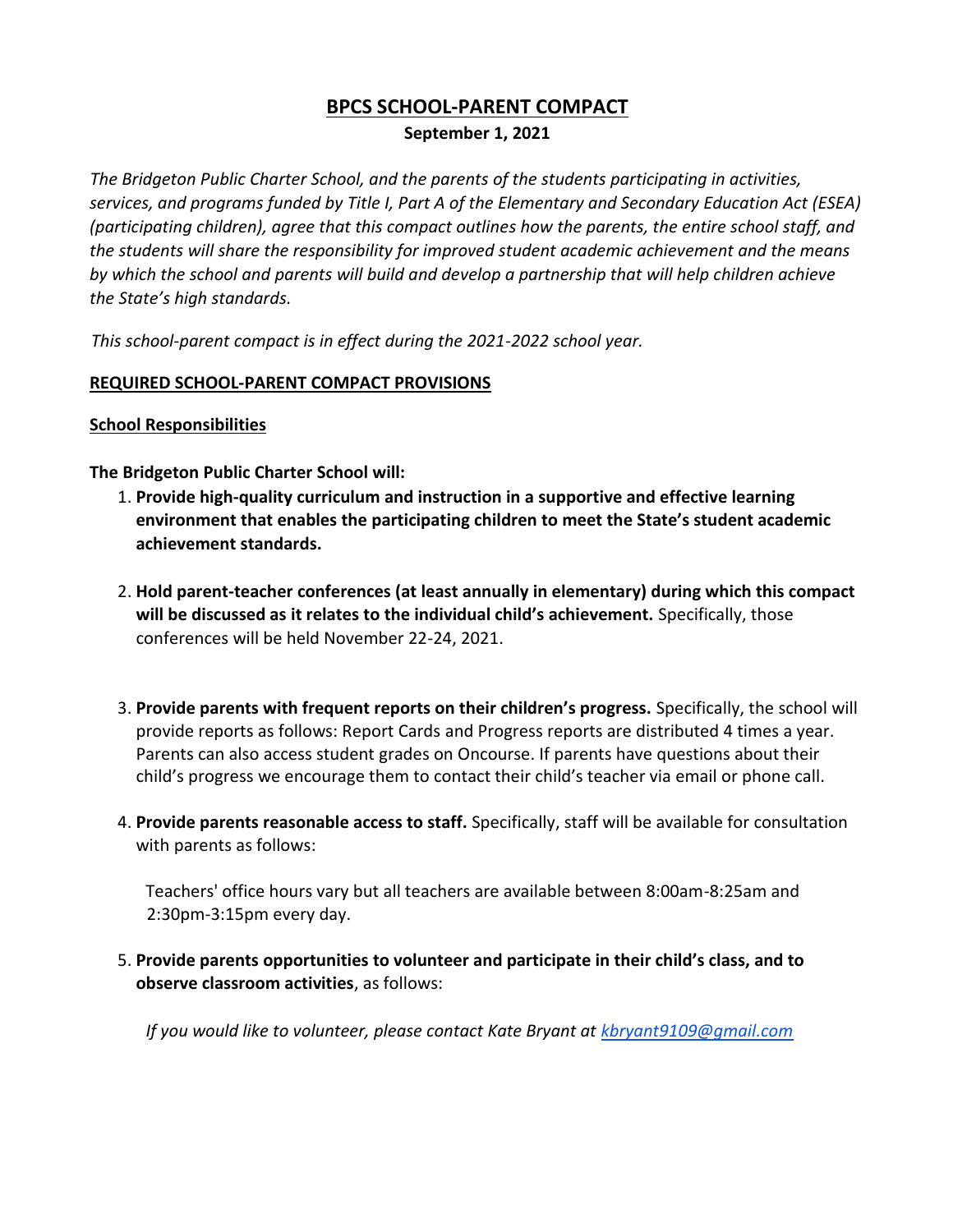#### **Parent Responsibilities**

#### **We, as parents, will support our children's learning in the following ways:**

- *Monitoring attendance for in person and virtual learning.*
- *Making sure that homework and all assignments are completed within a timely basis.*
- *Monitoring the amount of television their children watch*.
- *Volunteering in my child's classroom*.
- *Participating, as appropriate, in decisions relating to my children's education.*
- *Promoting positive use of my child's extracurricular time.*
- *Staying informed about my child's education and communicating with the school by promptly reading all notices from the school or the school district either received by my child or by mail and responding, as appropriate.*
- *Serving, to the extent possible, on policy advisory groups, such as being the Title I, Part A parent representative on the school's School Improvement Team, the Title I Policy Advisory Committee, the District wide Policy Advisory Council, the State's Committee of Practitioners, the School Support Team or other school advisory or policy groups.*

## **OPTIONAL ADDITIONAL PROVISIONS**

## *Student Responsibilities*

We, as students, will share the responsibility to improve our academic achievement and achieve the State's high standards. Specifically, we will:

- *Do my homework every day and ask for help when I need to.*
- *To study for all tests and quizzes.*
- *Read at least 30 minutes every day outside of school time.*
- *Turn in all assignments and homework on time.*
- *Give to my parents or the adult who is responsible for my welfare all notices and information received by me from my school every day.*

## **Additional Required School Responsibilities**

The BridgetonPublic Charter School will:

1. Involve parents in the planning, review, and improvement of the school's parentalinvolvement policy, in an organized, ongoing, and timely way.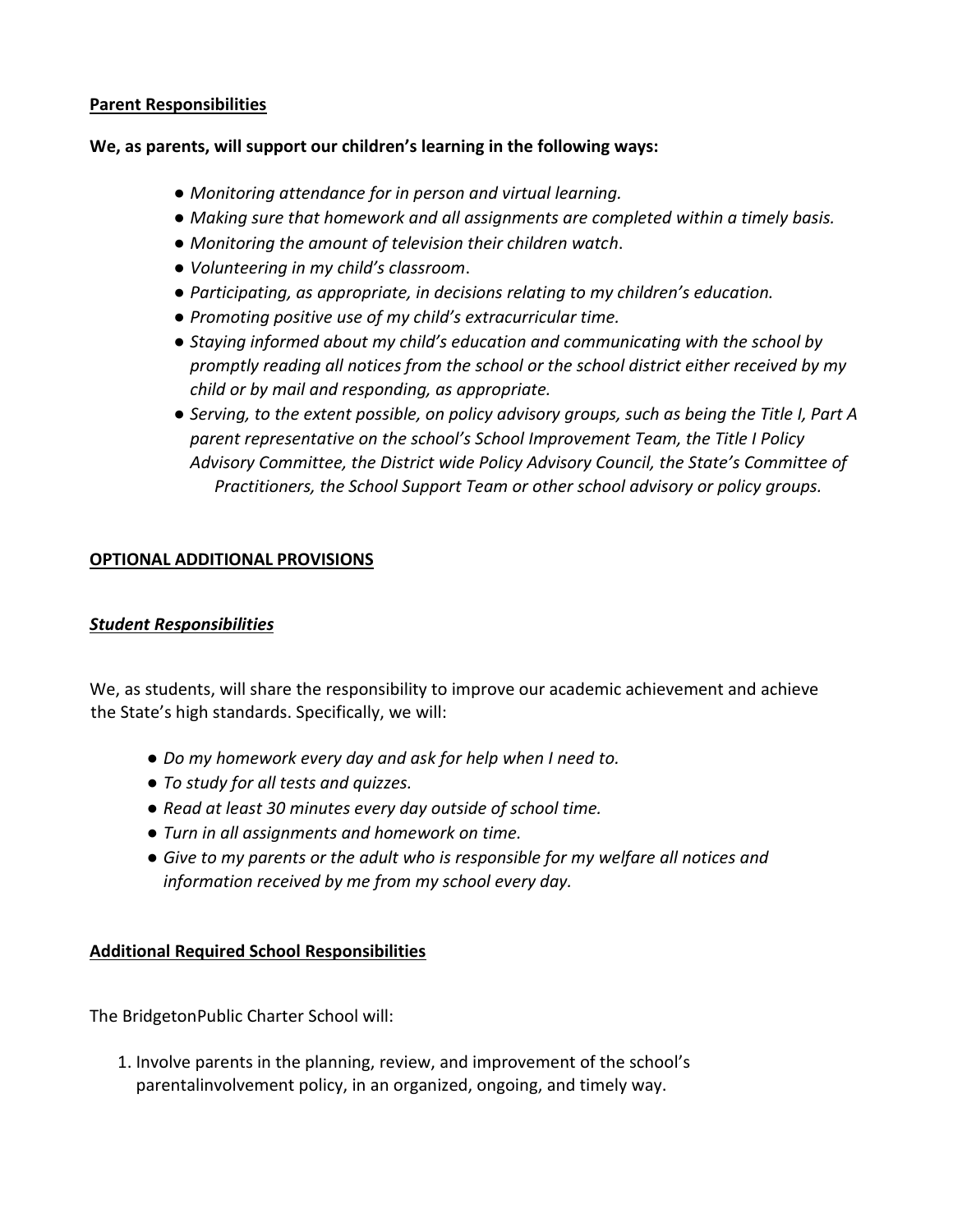2. Involve parents in the joint development of any schoolwide program plan, in an organized,

ongoing, and timely way.

- 3. Hold an annual meeting (Back to School Night) to inform parents of the school's participation inTitle I, Part A programs, and to explain the Title I, Part A requirements, and the right of parents to be involved in Title I, Part A programs. The school will convene the meeting at a convenient time to parents, and will offer a flexible number of additional parental involvement meetings, such as in the morning or evening, so that as many parents as possible are able to attend. The school will invite to this meeting all parents of children participating in Title I, Part A programs (participating students), and will encourage them to attend.
- 4. Provide information to parents of participating students in an understandable and uniformformat, including alternative formats upon the request of parents with disabilities, and, to the extent practicable, in a language that parents can understand.
- 5. Provide to parents of participating children information in a timely manner about Title I, PartA programs that includes a description and explanation of the school's curriculum, the forms of academic assessment used to measure children's progress, and the proficiency levels students are expected to meet.
- 6. On the request of parents, provide opportunities for regular meetings for parents to formulatesuggestions, and to participate, as appropriate, in decisions about the education of their children. The school will respond to any such suggestions as soon as practicably possible.
- 7. Provide to each parent an individual student report about the performance of their child onthe State assessment in at least math, language arts and reading.
- 8. Provide each parent timely notice when their child has been assigned or has been taught forfour (4) or more consecutive weeks by a teacher who is not highly qualified within the meaning of the term in section 200.56 of the Title I Final Regulations (67 Fed. Reg. 71710, December 2, 2002).

## **Optional School Responsibilities**

To help build and develop a partnership with parents to help their children achieve the State's high academic standards, the Bridgeton Public Charter School will:

1. Recommend to the local educational agency (LEA), the names of parents of participatingchildren of Title I, Part A programs who are interested in serving on the State's Committee of Practitioners and School Support Teams.